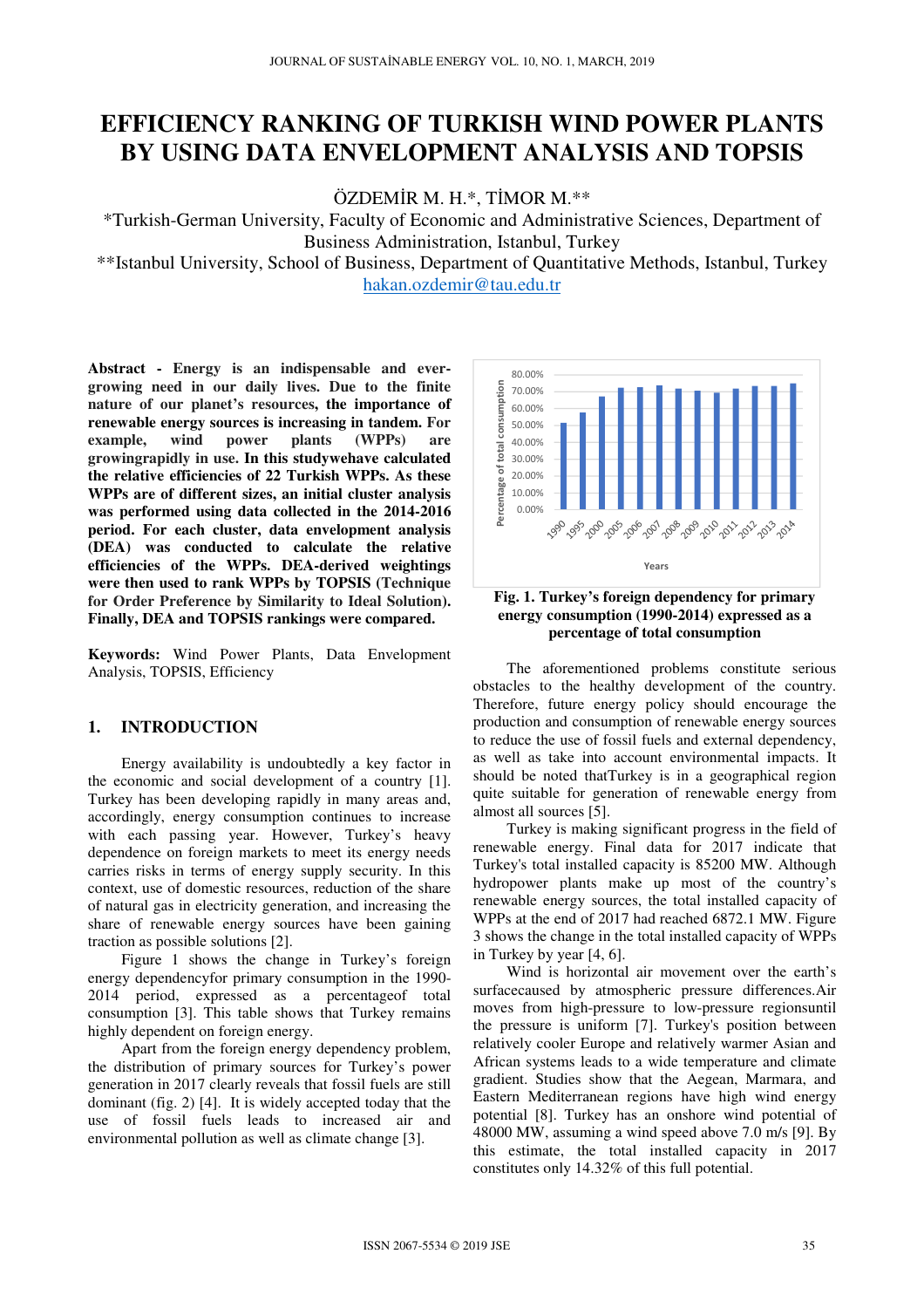

**Fig. 2. Distribution of Turkey's primary power generation sources in 2017** 

The first commercial WPP in Turkey became operational in 1998 with 8.7 MW of installed capacity in Çeşme, İzmir. Subsequently, there was no significantdevelopment related to wind energy until 2006. However, with the enactment of the Renewable Energy Law No. 5346 in 2005, the demand for renewable energy sources increased and in parallel, an increase in the number of WPPs was observed [10].



**Years**

**Fig. 3. Change in total installed capacity of Turkish WPPs in MW by year** 

#### **2. LITERATURE REVIEW**

Various studies in the literature have measuredthe relative efficiency of power plants using DEA. In Park and Lesourd's study, the efficiencies of 64 South Korean fuel power plants are measured using DEA and the

stochastic frontier approach (SFA), where the inputs are fuel quantity, installed power, and total manpower. The output is the net electrical energy output [11]. Sarica and Or assess the operational performance of thermal power plants and renewable power plants by using two DEA models successively [12]. In their study, Barros and Peypoch use a two-stage procedure to analyze the technical efficiency of Portuguese thermoelectric power plants for the period 1996-2004. The DEA model in the first stage ranks the plants where the book value of physical assets, number of workers, and operational costs are inputs, and electricity production and maximum capacity are outputs. In the second stage, the Simar and Wilson procedure is used to bootstrap DEA scores [13]. In a two-step procedure, Barros analyzes the relative efficiencies of 25 Portuguese hydroelectric plants. The Malmquist productivity index is calculated first and a Tobit regression is then estimated using the efficient Malmquist score [14]. Sözen et al. assess the operational performance and the environmental performance of Turkish thermal power plants by applying two DEA models successively [15]. Liu et al. determine the efficiency of Taiwanese thermal power plants withhigh installed capacity for the period 2004-2006 usinga DEA approach. The model uses installed capacity, electricity consumption in the power plant, and heating value of fossil fuels as inputs, and net electricity produced as output [16]. Iglesias et al. measure the productive efficiency of a group of wind farms in Spainover the 2001-2004 period using both DEA and SFA. The inputs are installed capacity, number of full-time employees, and fuel; the only output is electricity produced [17]. Emre and Ömürgönülşen calculate the relative efficiency of WPPs in the Marmara region with a DEA model: installation and connection costs are inputs, with annual production, mean annual return, and return on investment as outputs [18]. Ömürgönülşen et al. measure the relative efficiency of WPPs in Turkey with DEA. The inputs are installation cost, average wind speed, and wind capacity factor, while outputs are meter capacity utilization rate and annual return [19].

#### **3. DEA and TOPSIS**

#### **3.1 DEA**

DEA is a technique based on linear programming. It incorporatesseveral entities called decision making units (DMUs) thatgenerate outputs from inputs. DEA measures the relative efficiencies of these DMUs for this activity. Essentially, it calculates a scalar measure of efficiency for DMUs having multiple inputs and outputs without preassigning weights or requiring an explicit functional relation between these inputs and outputs. A nonparametric approach, DEA creates a linear efficiency frontier consisting of the efficient DMUs and thus assesses the relative efficiency of all other DMUs. It measures the efficiency of each unit and identifieswhich DMUs act as peers if the unit under evaluation is not efficient [20, 21].

There are two common DEA models in the literature. The first one is known as the CCR model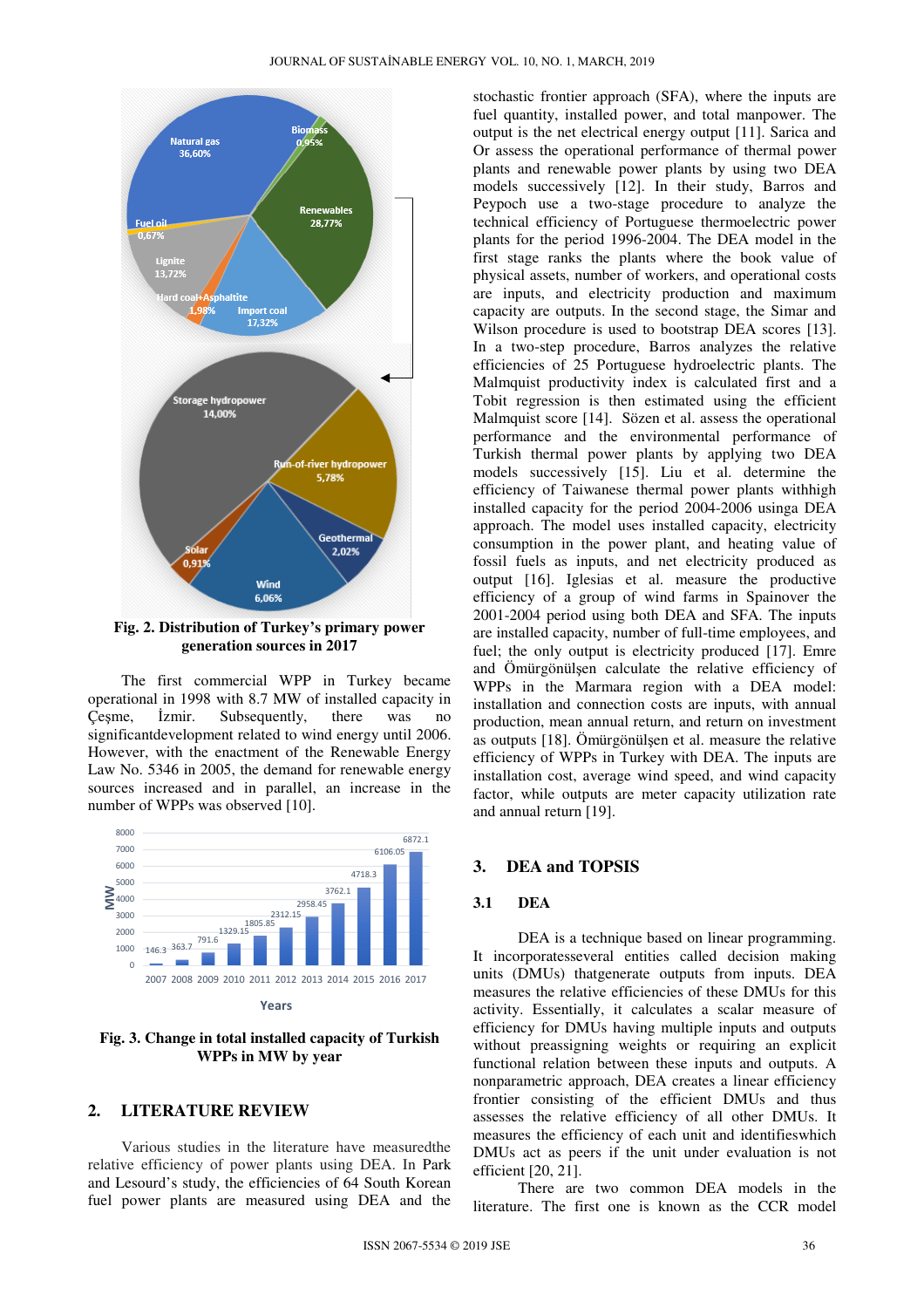introduced by Charnes, Cooper and Rhodes [22]. The second one is the BCC model developed by Banker, Charnes and Cooper [23]. The former deals with constant return to scale (CRS) whereas the latter deals with variable return to scale (VRS). CRS means that if an activity(x, y) is feasible then the activity ( $kx$ ,  $ky$ ) is also feasible for every positive scalar  $k$  [24]. In other words, there is a proportional change in the outputs when the inputs are increased. This proportionality does not apply for VRS.

The ratio of the weighted sum of outputs to the weighted sum of inputs gives the relative efficiency measure of a DMU. It should be noted that this ratio is less than or equal to unity for each DMU [16].The CCR model in ratio form is given below [22,24,25]:

$$
\max h_k = \frac{\sum_{i=1}^{S} u_{rk} y_{rk}}{\sum_{i=1}^{m} v_{ik} x_{ik}}
$$
(1)  
s.t.  

$$
\frac{\sum_{i=1}^{S} u_{rk} y_{rk}}{\sum_{i=1}^{m} v_{ik} x_{ik}} \le 1; \quad j = 1, 2, ..., n
$$
  

$$
u_{rk}, v_{ik} \ge 0; \qquad r = 1, 2, ..., s \quad i = 1, 2, ..., m
$$

where k is the considered DMU in the set of  $j = 1,2,...,n$ DMUs;  $h_k$  the relative efficiency measure of the k-th DMU in the same set;  $y_{rk}$  the amount of output r of the *k*-th DMU;  $x_{ik}$  the amount of input *i* of the *k*-th DMU;  $y_{rj}$  the amount of output r of the j-th DMU;  $x_{ij}$  the amount of input i of the j-th DMU;  $u_{rk}$  the weight for output r in the solution of the model;  $v_{ik}$  the weight for input  $i$  in the solution of the model;  $m$  the number of inputs and s the number of outputs.

Because the objective function is fractional, the model (1) given above is not easy to solve. In practice, the dual of the linear model is used [25]:

$$
\min \theta_k - \varepsilon (\sum_{i=1}^m s_{ik}^- + \sum_{r=1}^s s_{rk}^+) \tag{2}
$$
\n
$$
\text{s.t.} \quad \theta_k x_{ik} - \sum_{j=1}^n \lambda_j x_{ij} - s_{ik}^- = 0; \quad i = 1, 2, ..., m
$$
\n
$$
y_{rk} - \sum_{j=1}^n \lambda_j y_{rj} + s_{rk}^+ = 0; \quad r = 1, 2, ..., s
$$
\n
$$
\lambda_j, s_{ik}^-, s_{rk}^+ \ge 0 \quad \forall i, j, r
$$

 In contrast to the CCR model, there is an additional convexity constraint in the BCC model, of which the dual form is given below [23]:

$$
\min \theta_k - \varepsilon \left( \sum_{i=1}^m s_{ik}^- + \sum_{r=1}^s s_{rk}^+ \right) (3)
$$
\ns.t.

\n
$$
\theta_k x_{ik} - \sum_{j=1}^n \lambda_j x_{ij} - s_{ik}^- = 0; \quad i = 1, 2, ..., m
$$
\n
$$
y_{rk} - \sum_{j=1}^n \lambda_j y_{rj} + s_{rk}^+ = 0; \quad r = 1, 2, ..., s
$$
\n
$$
\sum_{j=1}^n \lambda_j = 1
$$
\n
$$
\lambda_j, s_{ik}, s_{rk}^+ \ge 0 \quad \forall i, j, r
$$
\n(3)

 This is solved for each DMU. As explained before, there is an efficiency frontier consisting of the efficient DMUs, and DEA assesses the efficiency of other DMUs relative to the efficient ones. This means that the efficiency scores are calculated by considering the distance of a DMU from this efficiency frontier: if this score is equal to unity, the DMU is efficient; if the score is less than unity, the DMU is not efficient.

 Both CCR and BCC models are applied either in input-oriented (I) or output-oriented (O) fashion. An input-oriented model tries to minimize inputs subject to given output levels, and an output-oriented model tries to maximize the outputs subject to given input levels [25].

#### **3.2 TOPSIS**

Hwang and Yoon were the first to develop TOPSIS in 1981 [26]. This technique determines the best alternative by means of a compromise solution that has the shortest Euclidean distance from thepositive ideal solutionandthe farthestEuclidean distance from the negative ideal solution[27].

Seven steps of applying TOPSIS are listed below [28]:

1) A performance decision matrix  $A_{ii}$  is established.

$$
A_{ij} = \begin{bmatrix} a_{11} & a_{12} & \cdots & a_{1n} \\ a_{21} & a_{22} & \cdots & a_{2n} \\ \vdots & \vdots & \vdots & \vdots \\ a_{m1} & a_{m2} & \cdots & a_{mn} \end{bmatrix}
$$
 (4)

2) By normalizing this decision matrix  $A_{ij}$ , the matrix  $R_{ij}$  is obtained.  $R_{ij}$  consists of  $r_{ij}$  values calculated as follows:

$$
r_{ij} = \frac{a_{ij}}{\sqrt{\sum_{i=1}^{m} a_{ij}^2}} \quad i = 1, 2, ..., m \quad j = 1, 2, ..., n \quad (5)
$$

$$
\boldsymbol{R}_{ij} = \begin{bmatrix} r_{11} & r_{12} & \cdots & r_{1n} \\ r_{21} & r_{22} & \cdots & r_{2n} \\ \vdots & \vdots & \vdots & \vdots \\ r_{m1} & r_{m2} & \cdots & r_{mn} \end{bmatrix}
$$
 (6)

3) By weighting the columns of  $\mathbf{R}_{ij}$ , the matrix  $\mathbf{V}_{ij}$ is obtained.  $V_{ij}$  consists of  $v_{ij}$  values calculated as follows:

$$
v_{ij} = w_j r_{ij} i = 1, 2, ..., m \quad j = 1, 2, ..., n \tag{7}
$$

$$
\boldsymbol{V}_{ij} = \begin{bmatrix} v_{11} & v_{12} & \cdots & v_{1n} \\ v_{21} & v_{22} & \cdots & v_{2n} \\ \vdots & \vdots & \vdots & \vdots \\ v_{m1} & v_{m2} & \cdots & v_{mn} \end{bmatrix}
$$
 (8)

Here,  $w_j$  is the weight for the *j*-th criterion and  $\sum_{j=1}^{n} w_j =$ 1.

4) The positive ideal solution  $(A_i^+)$ 

$$
A_i^+ = \{ (\max v_{ij} | j \in J), (\min v_{ij} | j \in J'), (i = 1, 2, ..., m) \} = \{v_1^+, v_2^+, ..., v_n^+\}
$$
 (9)

and the negative ideal solution  $(A_i^-)$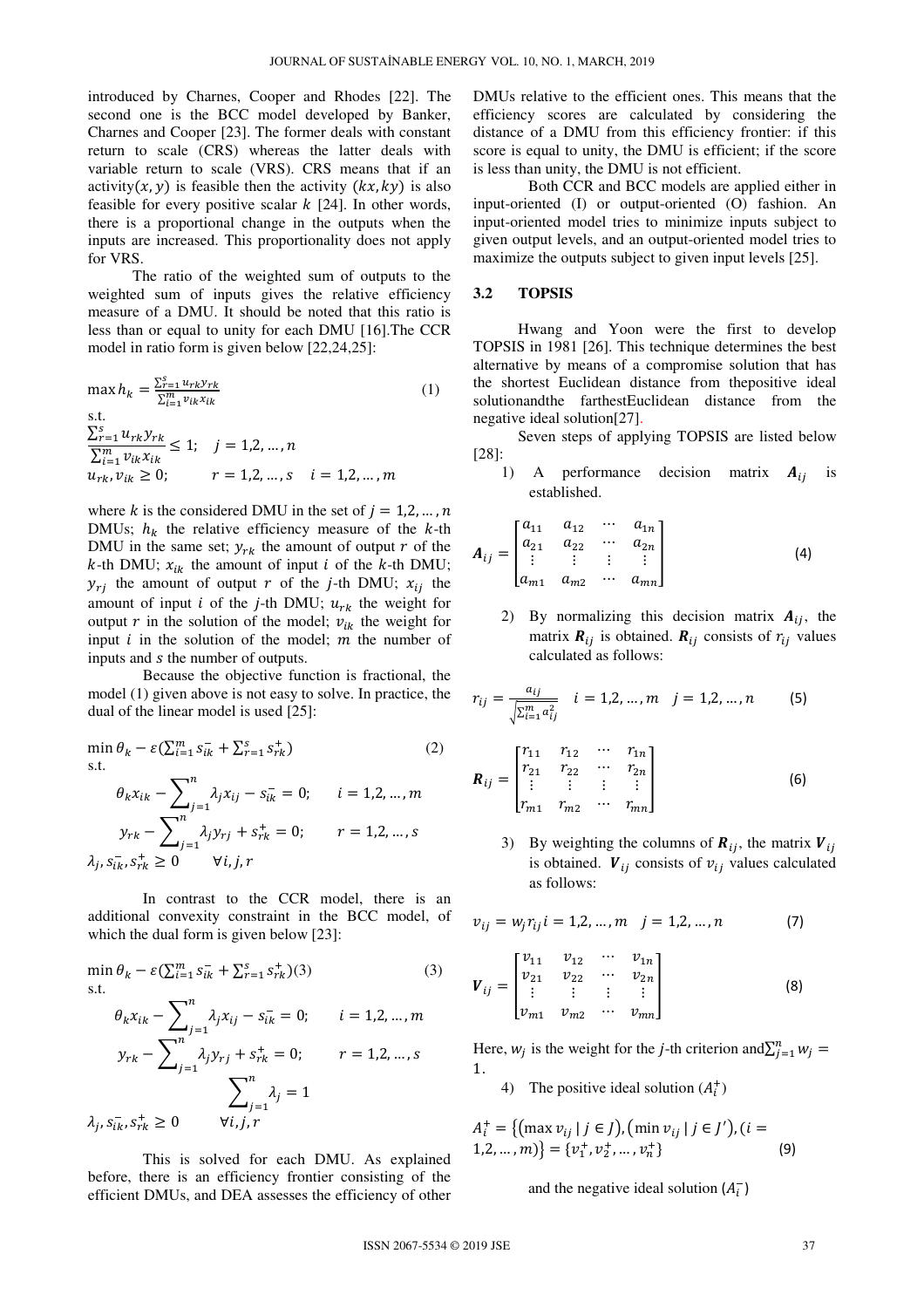$$
A_i^- = \{ (\min v_{ij} | j \in J), (\max v_{ij} | j \in J'), (j = 1, 2, ..., m) \} = \{v_1^-, v_2^-, ..., v_n^-\}
$$
 (10)

are determined. Here,  $J$  is the set of criteria with positive effect and  $J'$  is the set of criteria with negative effect.

5) By using the m-dimensional Euclidean distance,  $D_i^+$  and  $D_i^-$  are calculated. These are separation measures of each alternative from  $A_i^+$ and  $A_i^-$  respectively. The calculation is as follows:

$$
D_i^+ = \sqrt{\sum_{j=1}^n (v_{ij} - v_j^+)^2}, \quad i = 1, 2, ..., m \tag{11}
$$

$$
D_i^- = \sqrt{\sum_{j=1}^n (v_{ij} - v_j^-)^2}, \quad j = 1, 2, ..., n
$$
 (12)

6) The relative closeness value  $CC_i^+$  is calculated as follows:

$$
CC_i^+ = \left[\frac{D_i^-}{D_i^+ + D_i^-}\right]; \quad 0 \le CC_i^+ \le 1; \quad i = 1, 2, ..., m(13)
$$

7) The alternatives are ranked according to  $CC<sub>i</sub><sup>+</sup>$ value in descending order.

#### **4. APPLICATION**

In this study, we used a CCR-O model with two inputs and one output. Our reason for usingCCR-O model is to maximize the output level subject to the given input levels. The first input is annual average energy production of WPPs in MWh calculated by means of a Weibull distribution. Details of the calculations are given in Section 4.1. The second input is installed capacity of the WPPs in MW, and the output is the actual energy production of WPPs in MWh.

#### **4.1 Data Preprocessing**

Initially we chose 31 WPPs, the installed capacity of which remained unchanged and the data for which were available during the2014-2016 period. One input is the annual average energy production in MWh of the WPPs and the other input is the installed capacity in MW, as mentioned above.

The data for the installed capacity are available on the web sites of the Energy Market Regulatory Authority of the Republic of Turkey (EPDK) [29]and the Turkish Wind Energy Association (TÜREB) [30].

Below is the explanation of how the annual average energy production was calculated by means of a Weibull distribution.

Kinetic energy of airflow with a certain velocity and mass is.

$$
E = \frac{1}{2}mv^2 \tag{14}
$$

where  $m$  is the mass of airflow in kg and  $\nu$  is the velocity of airflow in m/s. Mass flow rate of airflow with a certain density through a cross-sectional area is

$$
\dot{m} = \rho A v \tag{15}
$$

where  $\rho$  is the air density in kg/m<sup>3</sup> and A is the crosssectional area in  $m^2$ . Making use of the equations (14) and (15) the energy per unit time, power can be calculated as

$$
P = \frac{1}{2}\rho A v^3 \tag{16}
$$

where  $A$  now represents the swept area of turbine. Instead of utilizing the equation in (16), we opted for the the wind speed probability density function, which is usually a Weibull distribution [17].

The Weibull distribution is

$$
f(v) = \frac{k}{c} \left(\frac{v}{c}\right)^{k-1} \exp\left[\left(-\frac{v}{c}\right)^k\right] \tag{17}
$$

Here,  $c$  represents scale factor in m/s,  $k$  represents shape factor [31].

 For the calculation of annual average energy production, the Weibull parameters at turbine tower height are required. However, the data we received from the General Directorate of Energy Affairs were for the scale and shape factors at 100 m. For this reason, we adjusted these  $c_a$  and  $k_a$  values determined at anemometer height to the tower height  $z$  by using the following relationships[32]:

$$
c(z) = c_a (z/z_a)^n
$$
 (18)

$$
k(z) = k_a[1 - 0.088 \ln(z_a/10)]/[1 - 0.088 \ln(z/10)]
$$
  
(19)

where z and  $z_a$  are in m and the power law exponent nis given by

$$
n = [0.37 - 0.088 \ln c_a]/[1 - 0.088 \ln(z_a/10)] \quad (20)
$$

The next step was to find out how many turbines are in operationat each WPP, which model they have, and how high they are. Normally, the power curve of turbines is given for the standard air density  $\rho = 1.225 \text{ kg/m}^3$ . However, the air density at tower height differs from the standard. We therefore adjusted the power curve to the air density at tower height: first, we calculated the air density at tower height by using the following equation [33]:

$$
\rho(z_2) = \rho(z_1) \exp\left(\frac{-(z_2 - z_1)}{H}\right) \tag{21}
$$

where  $H=7,4$  km. To adjust the power curve of turbines used in the WPP to the air density at tower height, we used the relationship[34]:

$$
v_{site} = v_{std} \left(\frac{\rho_{std}}{\rho_{site}}\right)^{\frac{1}{3}} \tag{22}
$$

Average power (expected value) can be calculated by using the equation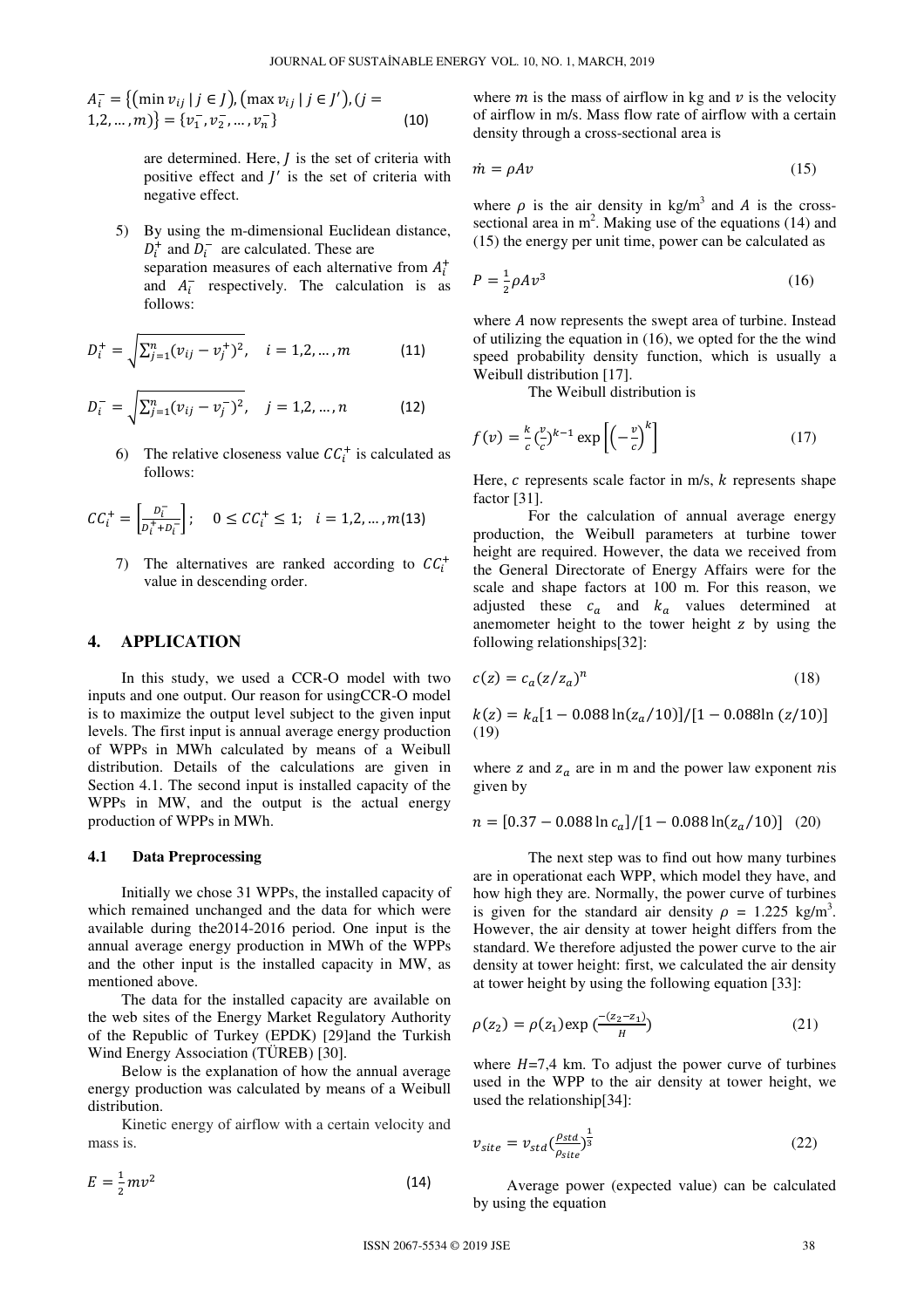$$
\bar{P} = \int_0^\infty P(v) f(v) dv
$$

$$
(23)
$$

where  $P(v)$  is the adjusted power curve of the turbine.

Last but not least,  $\overline{P}$  should be multiplied by the total hours in a year and availability. Assuming that a wind turbine has a lifetime of 20 years, we took the average availability for the first 10 years to be approximately 97% and 94% for the second ten years [35].

As for the outputs, the data are available on the website for the Energy Market Regulatory Authority of the Republic of Turkey.

#### **4.2 Results**

There is a key DEA requirementfor DMUs to be homogeneous. In our study, there are 31 WPPs with installed capacities designated as very large, large, medium, and low. To establish homogenous DMUs, we divided these 31 WPPs into clusters by applying cluster analysis [36]. We applied the average linkage method to cluster the WPPs, and as seen in the dendrogram in Table 1,ended up with two main clusters (Cluster A and Cluster B) with 11 WPPs each. Cluster A consists of WPPs with relatively low installed capacity and Cluster B consists of WPPs with medium installed capacity. We eliminated the last nine WPPs with relatively large and very large installed capacity because the clusters they formed were too small.

Cooper et al. emphasize that the number of DMUs  $(n)$  should be much greater than the total number of inputs and outputs  $(m + s)$ . A rough rule is to have n equal to or greater thanmax $\{m \times s, 3 \times (m + s)\}\$ [37].

Since we have two inputs and one output in this study, max $\{ 2 \times 1, 3 \times (2 + 1) \} = 9$ . We have two clusters each with 11 WPPs, so  $n = 11$ . Therefore, the condition for the DEA model to have an efficiency discrimination among DMUs in each cluster is fulfilled.

For each cluster (Cluster A and Cluster B)the DEA CCR-O model wasapplied for the years 2014-2016.

The two inputs and one output used in DEA constitute three criteria in TOPSIS, i.e. the first criterion is the calculated annual average energy production, the second criterion the installed capacity, and the third criterion the actual energy production. The steps for deriving weights from DEA for criteria in TOPSIS are as follows:

- 1) The CCR weights of every individual DMU for each input and output are written in vector form, i.e. there are  $m + s$  vectors in total.
- 2) These vectors are normalized.
- 3) The average of elements in the normalized vectors are calculated.
- 4) These averages are scaled to sum 1.

The calculated weights are given in Table 2.

The weights calculated previously were assigned to the criteria. After following the steps mentioned in 3.2 the alternatives were ranked. Rankings resulting from both DEA and TOPSIS are given in Table 3.



**Table 1. Dendrogram of the cluster analysis applied**

| Cluster | Weights for year 2014 |      |                 |      | Weights for year 2015 |      | Weights for year 2016 |      |                 |
|---------|-----------------------|------|-----------------|------|-----------------------|------|-----------------------|------|-----------------|
|         | CR1                   | CR2  | CR <sub>3</sub> | CR1  | CR2                   | CR3  | CR1                   | CR2  | CR <sub>3</sub> |
|         | 0.30                  | 0.30 | 0.40            | 0.36 | 0.26                  | 0.38 | 0.33                  | 0.27 | 0.40            |
| B       | 0.35                  | 0.29 | 0.36            | 0.30 | 0.31                  | 0.39 | 0.33                  | 0.30 | 0.37            |

**Table 2. Weights in TOPSIS derived by DEA (CR: Criterion)** 

| <b>CLUSTER A 2014</b> |                 | CRITERIA WEIGHTS 30% / 30% / 40% |                  |     | <b>CLUSTER A 2015</b> |               | CRITERIA WEIGHTS 36% / 26% / 38% |        |     | <b>CLUSTER A 2016</b> |                 | CRITERIA WEIGHTS 33% / 27% / 40% |        |
|-----------------------|-----------------|----------------------------------|------------------|-----|-----------------------|---------------|----------------------------------|--------|-----|-----------------------|-----------------|----------------------------------|--------|
| DEA                   |                 | <b>TOPSIS</b>                    |                  | DEA |                       | <b>TOPSIS</b> |                                  |        | DEA |                       | <b>TOPSIS</b>   |                                  |        |
| WPP                   | <b>RANK WPP</b> |                                  | RANK             |     | WPP                   |               | <b>RAN WPP</b>                   | RANK   |     | WPP                   | <b>RANK WPP</b> |                                  | RANK   |
| WPP_4                 |                 | WPP_30                           |                  |     | WPP_4                 |               | WPP <sub>4</sub>                 |        |     | WPP_4                 |                 | WPP_4                            |        |
| WPP 30                |                 | WPP_4                            |                  |     | WPP_8                 |               | WPP 8                            |        |     | WPP 16                |                 | WPP 30                           |        |
| WPP <sub>12</sub>     |                 | WPP 12                           |                  |     | WPP 30                |               | WPP 30                           |        |     | WPP 30                |                 | WPP 16                           |        |
| WPP <sub>8</sub>      |                 | WPP 8                            | 4                |     | WPP 12                |               | WPP 7                            |        |     | WPP 12                | 4               | WPP 7                            |        |
| WPP 7                 |                 | WPP 7                            |                  |     | WPP 20                |               | WPP 26                           |        |     | WPP 8                 |                 | WPP 8                            |        |
| WPP_20                | 6               | WPP 26                           | 6                |     | WPP_26                | 6             | WPP 20                           |        |     | WPP 7                 | 6               | WPP 12                           |        |
| WPP_26                |                 | WPP 16                           |                  |     | WPP_7                 |               | WPP 12                           |        |     | WPP_26                |                 | WPP 26                           |        |
| WPP_16                | 8               | WPP 20                           | 8                |     | WPP_10                |               | WPP 10                           |        |     | WPP_10                | 8               | WPP_10                           |        |
| WPP_25                | Q               | WPP 10                           | 9                |     | WPP_18                | Q             | WPP_16                           |        |     | WPP_25                | $\mathbf{Q}$    | WPP_20                           |        |
| WPP_10                | 10              | WPP_25                           | 10 <sup>10</sup> |     | WPP_25                | 10            | WPP 18                           | 10     |     | WPP_18                | 10              | WPP_25                           | 10     |
| WPP_18                | $11$            | WPP_18                           | 11               |     | WPP_16                |               | 11 WPP_25                        | $11\,$ |     | WPP_20                | 11              | WPP_18                           | $11\,$ |
|                       |                 |                                  |                  |     |                       |               |                                  |        |     |                       |                 |                                  |        |

**Table 3. Rankings obtained by both DEA and TOPSIS** 

| CLUSTER B 2014 |              | CRITERIA WEIGHTS 35% / 29% / 36% |      | <b>CLUSTER B 2015</b> |    | CRITERIA WEIGHTS 30% / 31% / 39% |      | <b>CLUSTER B 2016</b> |                 | CRITERIA WEIGHTS 33% / 30% / 37% |      |
|----------------|--------------|----------------------------------|------|-----------------------|----|----------------------------------|------|-----------------------|-----------------|----------------------------------|------|
| DEA            |              | <b>TOPSIS</b>                    |      | DEA                   |    | <b>TOPSIS</b>                    |      | DEA                   |                 | <b>TOPSIS</b>                    |      |
| <b>WPP</b>     | RANK WPP     |                                  | RANK | WPP                   |    | <b>RANWPP</b>                    | RANK | WPP                   | <b>RANK WPP</b> |                                  | RANK |
| WPP 17         |              | WPP 1                            |      | <b>WPP 22</b>         |    | <b>WPP 22</b>                    |      | <b>WPP 22</b>         |                 | WPP 1                            |      |
| <b>WPP 23</b>  |              | WPP 29                           |      | WPP 29                |    | WPP 17                           |      | WPP 29                |                 | WPP 22                           |      |
| WPP 29         |              | WPP 17                           |      | WPP_17                |    | WPP :                            |      | WPP :                 |                 | WPP 17                           |      |
| WPP 22         |              | WPP 23                           |      | WPP 1                 |    | <b>WPP 29</b>                    |      | WPP 17                | 4               | WPP 29                           |      |
| WPP:           |              | <b>WPP 22</b>                    |      | WPP_21                |    | WPP 21                           |      | WPP 21                |                 | <b>WPP 21</b>                    |      |
| WPP 21         | 6            | WPP 21                           | Б    | WPP_23                | 6  | WPP 23                           | 6    | WPP 23                | 6               | WPP 23                           | 6    |
| WPP 18         |              | WPP 24                           |      | WPP <sub>2</sub>      |    | WPP 2                            |      | WPP 11                |                 | WPP 24                           |      |
| WPP 11         | 8            | WPP 11                           | 8    | WPP 11                |    | WPP 24                           | 8    | WPP <sub>2</sub>      | g               | WPP 11                           |      |
| WPP 24         | $\mathbf{Q}$ | WPP 18                           | o    | WPP_24                | 9  | WPP 11                           | Q    | WPP 24                | 9               | WPP 2                            |      |
| WPP 2          | 10           | WPP 9                            | 10   | WPP <sub>9</sub>      | 10 | WPP 9                            | 10   | WPP <sub>9</sub>      | 10              | WPP 9                            | 10   |
| WPP 9          | 11           | WPP 2                            |      | WPP 18                | 11 | WPP 18                           |      | WPP 18                | 11              | WPP 18                           |      |

In order to test the similarity between the rankings obtained, we conducted Spearman's rank test for each group andyear. The hypotheses were as follows [38]:

 $H_0$ : There is no correlation between the ranks of individual DMUs obtained by DEA and TOPSIS.

 $H_1$ : There is a correlation between the ranks of individual DMUs obtained by DEA and TOPSIS.

As shown in Tables 4 - 9, there is a significant correlation between the ranks of individual DMUs obtained by DEA and TOPSIS.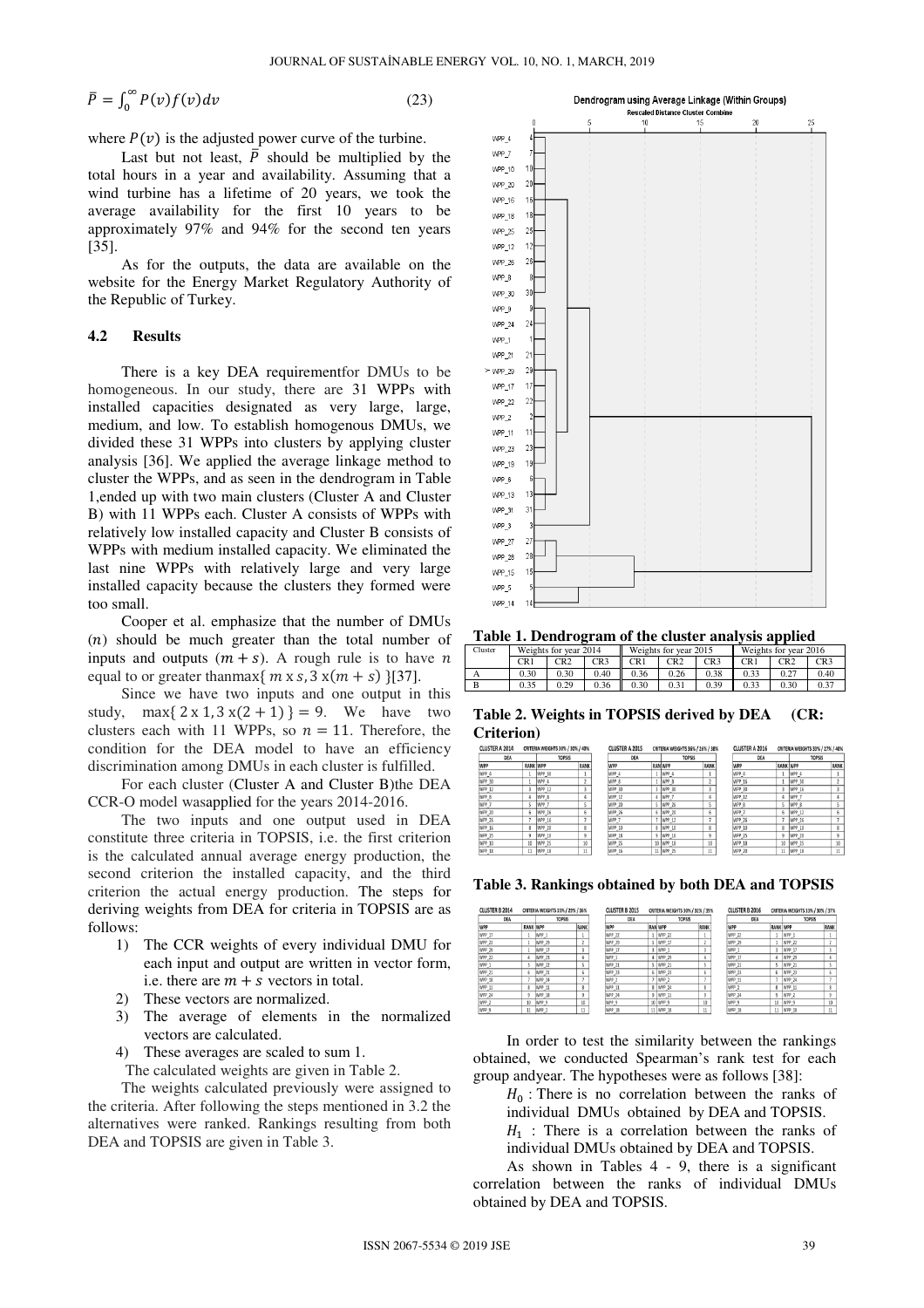**Table 4. Spearman's rank test for Cluster A in 2014 Correlations**

|                |                              |                            | <b>DEA</b><br><b>RANK</b> | <b>TOPSIS</b><br><b>RANK</b> |
|----------------|------------------------------|----------------------------|---------------------------|------------------------------|
| Spearman's rho | <b>DEA</b><br><b>RANK</b>    | Correlation<br>Coefficient | 1,000                     | $,961$ <sup>**</sup>         |
|                |                              | Sig. (2-tailed)            | ٠                         | ,000                         |
|                |                              | N                          | 11                        | 11                           |
|                | <b>TOPSIS</b><br><b>RANK</b> | Correlation<br>Coefficient | $.961**$                  | 1,000                        |
|                |                              | Sig. (2-tailed)            | ,000                      |                              |
|                |                              | N                          | 11                        |                              |

\*\*. Correlation is significant at the 0.01 level (2-tailed).

**Table 5. Spearman's rank test for Cluster A in 2015 Correlations** 

|                |                              |                            | <b>DEA</b><br><b>RANK</b> | <b>TOPSIS</b><br><b>RANK</b> |
|----------------|------------------------------|----------------------------|---------------------------|------------------------------|
| Spearman's rho | <b>DEA</b><br><b>RANK</b>    | Correlation<br>Coefficient | 1,000                     | $,879***$                    |
|                |                              | Sig. (2-tailed)            |                           | ,000                         |
|                |                              | N                          | 11                        |                              |
|                | <b>TOPSIS</b><br><b>RANK</b> | Correlation<br>Coefficient | $0.879**$                 | 1,000                        |
|                |                              | $Sig. (2-tailed)$          | ,000                      |                              |
|                |                              | N                          | 11                        |                              |

\*\*. Correlation is significant at the 0.01 level (2-tailed).

**Table 6. Spearman's rank test for Cluster A in 2016 Correlations** 

|                |                              |                            | <b>DEA</b><br><b>RANK</b> | <b>TOPSIS RANK</b> |
|----------------|------------------------------|----------------------------|---------------------------|--------------------|
| Spearman's rho | <b>DEA RANK</b>              | Correlation<br>Coefficient | 1,000                     | ,920               |
|                |                              | Sig. (2-tailed)            |                           | ,000               |
|                |                              | N                          | 11                        | 11                 |
|                | <b>TOPSIS</b><br><b>RANK</b> | Correlation<br>Coefficient | **<br>,920                | 1,000              |
|                |                              | Sig. (2-tailed)            | ,000                      |                    |
|                |                              | N                          | 11                        | 11                 |

\*\*. Correlation is significant at the 0.01 level (2-tailed).

**Table 7. Spearman's rank test for Cluster B in 2014 Correlations**

|                   |                              |                            | <b>DEA</b><br><b>RANK</b> | <b>TOPSIS</b><br><b>RANK</b> |
|-------------------|------------------------------|----------------------------|---------------------------|------------------------------|
| Spearman's<br>rho | <b>DEA RANK</b>              | Correlation<br>Coefficient | 1,000                     | ,853                         |
|                   |                              | Sig. (2-tailed)            | ٠                         | ,001                         |
|                   |                              | N                          | 11                        | 11                           |
|                   | <b>TOPSIS</b><br><b>RANK</b> | Correlation<br>Coefficient | **<br>,853                | 1,000                        |
|                   |                              | Sig. (2-tailed)            | ,001                      |                              |
|                   |                              | N                          | 11                        | 11                           |

\*\*. Correlation is significant at the 0.01 level (2-tailed).

**Table 8. Spearman's rank test for Cluster B in 2015 Correlations**

|                |                              |                            | <b>DEA</b><br><b>RANK</b> | <b>TOPSIS</b><br><b>RANK</b> |
|----------------|------------------------------|----------------------------|---------------------------|------------------------------|
| Spearman's rho | <b>DEA RANK</b>              | Correlation<br>Coefficient | 1,000                     | ,952                         |
|                |                              | Sig. (2-tailed)            | ٠                         | ,000                         |
|                |                              | N                          | 11                        | 11                           |
|                | <b>TOPSIS</b><br><b>RANK</b> | Correlation<br>Coefficient | ,952                      | 1,000                        |
|                |                              | Sig. (2-tailed)            | ,000                      |                              |
|                |                              | N                          | 11                        | 11                           |

\*\*. Correlation is significant at the 0.01 level (2-tailed).

**Table 9. Spearman's rank test for Cluster B in 2016 Correlations**

|                |                              |                            | <b>DEA RANK</b> | <b>TOPSIS</b><br><b>RANK</b> |
|----------------|------------------------------|----------------------------|-----------------|------------------------------|
| Spearman's rho | <b>DEA RANK</b>              | Correlation<br>Coefficient | 1,000           | ,920                         |
|                |                              | Sig. (2-tailed)            | ٠               | ,000                         |
|                |                              | N                          | 11              | 11                           |
|                | <b>TOPSIS</b><br><b>RANK</b> | Correlation<br>Coefficient | ,920            | 1,000                        |
|                |                              | Sig. (2-tailed)            | ,000            |                              |
|                |                              | Ν                          | 11              | 11                           |

\*\*. Correlation is significant at the 0.01 level (2-tailed).

# **5. CONCLUSION**

The global demand for energy is continually increasing. While different means of energy production remain available, renewable energy isarguably the mostpromising from the standpoint of sustainability and mitigation of environmental impact. Windconstitutes a key renewable energy source of ever-growing importance. In this study, we have evaluated WPPs —in wide use globally— with respect to efficiency using the DEA technique.

Multi-criteria decision making (MCDM) techniques have been developed to make various decisions in daily life. In cases where there are multiple criteria that are often conflicting with each other, MCDM techniques help the person to scan, prioritize, rank, or select among finite decision alternatives[26]. Prioritizing means that some criteria play more important roles than others, which is apparent in the weights assigned to these criteria. Various criteria exist for weighting methods. TOPSIS is a very frequently used MCDM technique in which weights are assigned to criteria to rank the alternatives and determine the best.

In this study, weights used in TOPSIS were derived from DEA. The derivation procedure for the weights is explained in section 4.2. The rankings obtained by DEA and TOPSIS techniques were compared, and it was found that there is a significant correlation between the ranks of individual DMUs obtained by DEA and TOPSIS.

There is no study in the literature for WPP efficiency determination that combines DEA and TOPSIS techniques. Therefore, our study provides a new approach for ranking WPPs by using these two techniques.

### **6. REFERENCES**

[1]. Koç, E., Şenel, M. C. – Dünyada ve Türkiye'de Enerji Durumu - Genel Değerlendirme. Mühendis ve Makine 54(639), 2013, pg. 32-44

[2]. Siyaset, Ekonomi ve Toplum Araştırmaları Vakfı – 2016'da Enerji, https://www.setav.org/2016da-enerji/, 2016, Last Access: 19.11.2018

[3]. TMMOB Makina Mühendisleri Odası – Türkiye Enerji Görünümü,

http://www.inovasyon.org/pdf/O.T%C3%BCrky%C4%B1lmaz.

T%C3%BCrkiye'nin.Enerji.G%C3%B6r%C3%BCn%C3%BCm %C3%BC\_Tem.2016.pdf Temmuz 2016, Last Access: 20.11.2018